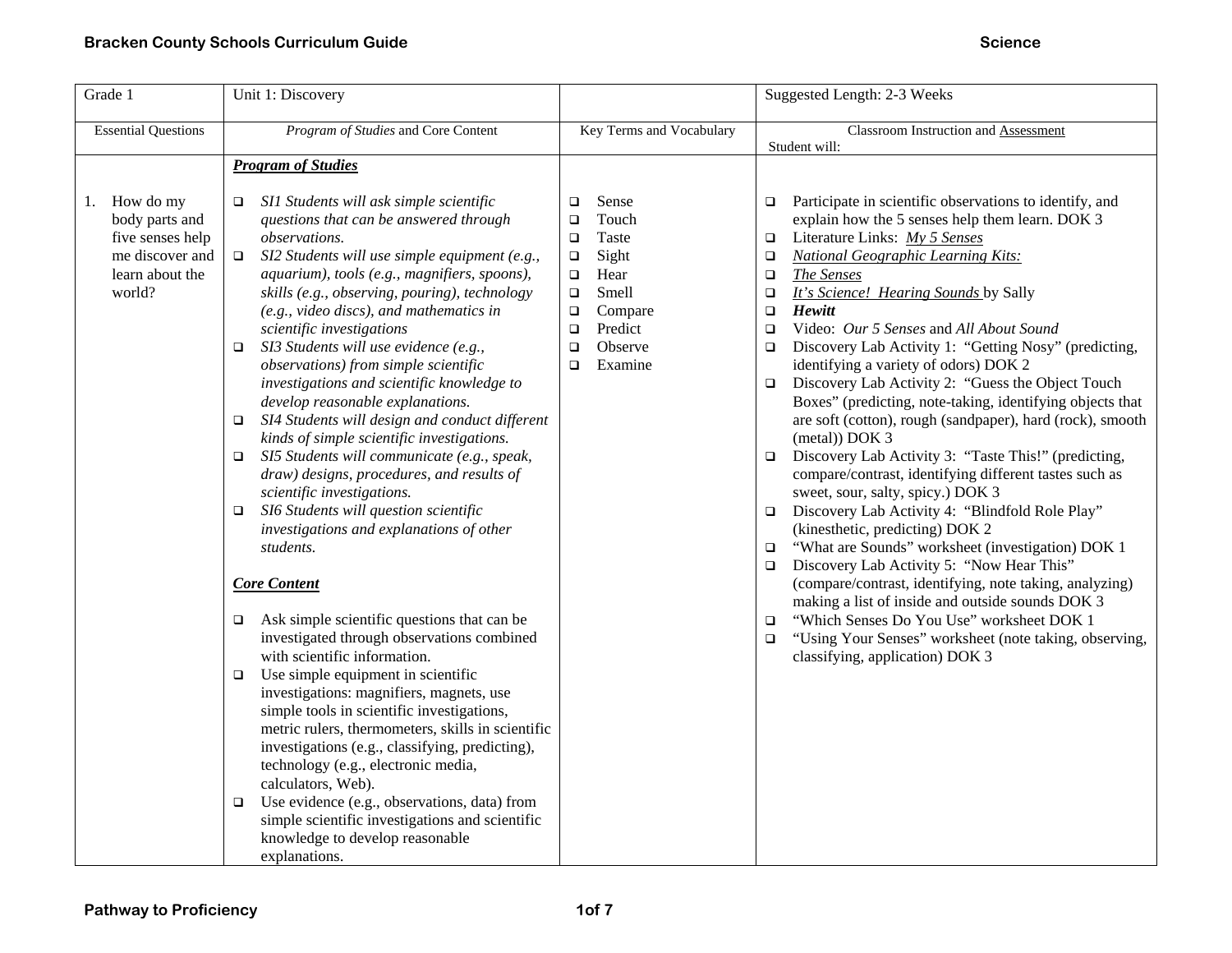| Grade 1                    | Unit 1: Discovery                               |                          | Suggested Length: 2-3 Weeks                 |
|----------------------------|-------------------------------------------------|--------------------------|---------------------------------------------|
|                            |                                                 |                          |                                             |
| <b>Essential Questions</b> | <i>Program of Studies</i> and Core Content      | Key Terms and Vocabulary | <b>Classroom Instruction and Assessment</b> |
|                            |                                                 |                          | Student will:                               |
|                            | Design and conduct different kinds of simple    |                          |                                             |
|                            | scientific investigations. Communicate (e.g.    |                          |                                             |
|                            | draw, graph, or write), findings of procedures, |                          |                                             |
|                            | observations, and scientific investigations.    |                          |                                             |

| Grade 1                    |                                             | Unit 2: Plant and Animal Life                                                                                                                                                                                                                                                                            | Suggested Length: 6 weeks |                                           |                                                       |                                                                                                                                                                                                                                                                                            |
|----------------------------|---------------------------------------------|----------------------------------------------------------------------------------------------------------------------------------------------------------------------------------------------------------------------------------------------------------------------------------------------------------|---------------------------|-------------------------------------------|-------------------------------------------------------|--------------------------------------------------------------------------------------------------------------------------------------------------------------------------------------------------------------------------------------------------------------------------------------------|
| <b>Essential Questions</b> |                                             | Program of Studies and Core Content                                                                                                                                                                                                                                                                      |                           | Key Terms and<br>Vocabulary               | Classroom Instruction and Assessment<br>Student will: |                                                                                                                                                                                                                                                                                            |
|                            |                                             | <b>Program of Studies</b>                                                                                                                                                                                                                                                                                |                           |                                           |                                                       |                                                                                                                                                                                                                                                                                            |
| 1.                         | What are living<br>and nonliving<br>things? | LS4 Students will understand that organisms<br>$\Box$<br>resemble their parents.<br>LS7 Students will understand that all animals<br>□<br>depend on plants for food.                                                                                                                                     |                           |                                           |                                                       |                                                                                                                                                                                                                                                                                            |
| 2.                         | How do living<br>things grow and<br>change? | LS6 Students will understand that organisms'<br>□<br>patterns of behavior are related to the nature<br>of the organisms' environments. There are<br>any different environments (e.g. deserts,                                                                                                            |                           |                                           |                                                       |                                                                                                                                                                                                                                                                                            |
| 3.                         | What do plants<br>and animals<br>need for   | rainforests) on Earth that support different<br>types of organisms.                                                                                                                                                                                                                                      |                           |                                           |                                                       |                                                                                                                                                                                                                                                                                            |
|                            | survival?                                   | <b>Core Content</b>                                                                                                                                                                                                                                                                                      |                           |                                           |                                                       |                                                                                                                                                                                                                                                                                            |
|                            |                                             | SC-EP-3.4.1 Students will explain the basic<br>$\Box$<br>needs of organisms.<br>Organisms have basic needs. For example,<br>animals need air, water and food; plants<br>need air, water, nutrients and light.<br>Organisms can survive only in<br>environments in which their needs can be<br>met. DOK 2 |                           |                                           |                                                       |                                                                                                                                                                                                                                                                                            |
|                            |                                             | SC-EP-3.4.2 Students should understand that<br>$\Box$<br>things in the environment are classified as<br>living, nonliving, and once living. Living<br>things differ from nonliving things.<br>Organisms are classified into groups by using                                                              | o<br>□<br>□<br>$\Box$     | Living<br>Nonliving<br>Cocoon<br>Resemble | $\Box$                                                | Lab Activity- Students will take a nature walk and<br>construct a T-chart where they list living and non-living<br>things. A class discussion will follow where students<br>will identify all the characteristics that living things<br>have in common in comparison to non-living things. |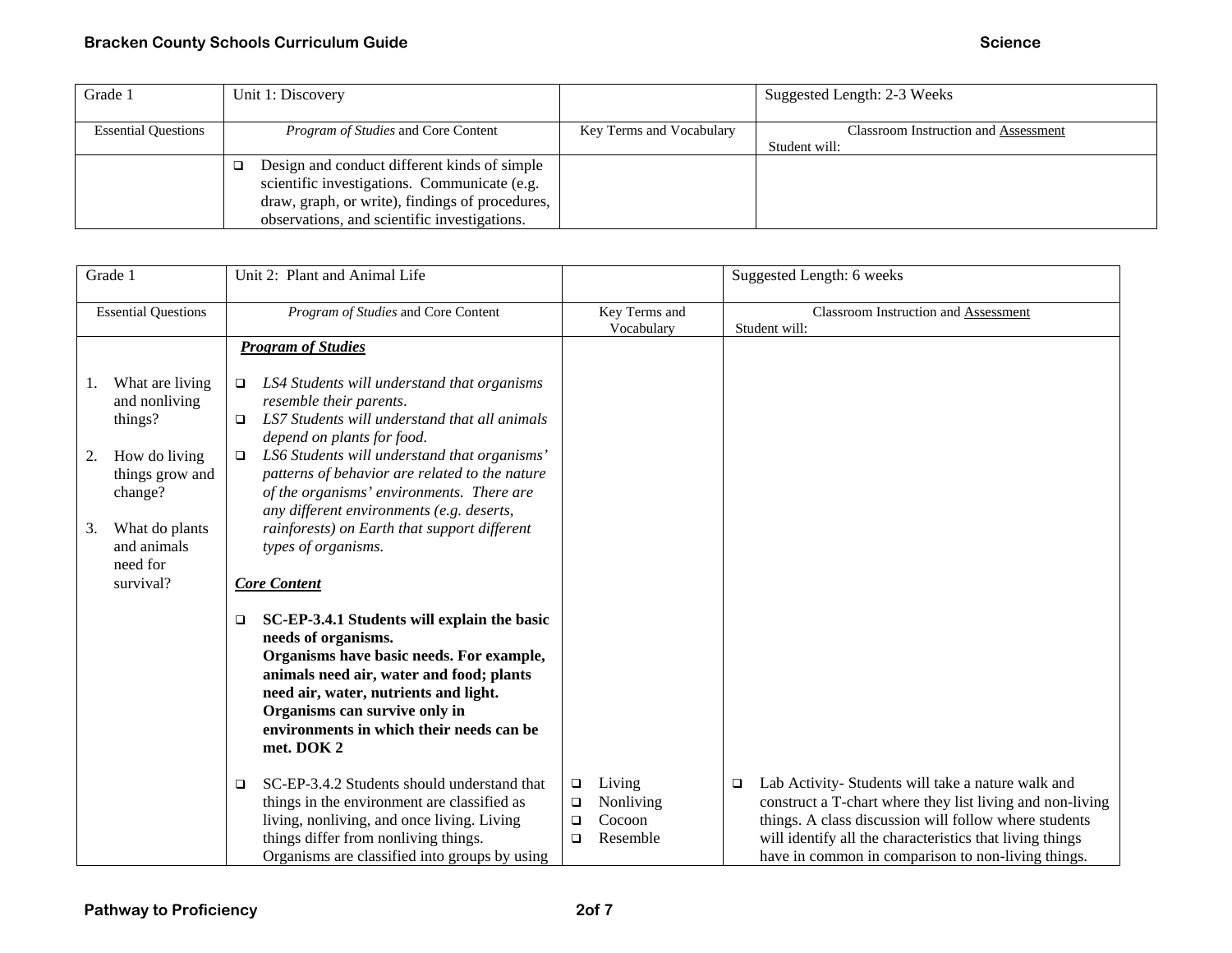| Grade 1                    | Unit 2: Plant and Animal Life                                                                                                                                                                                                                                                                                                                                                                                                                                                                                                             |                                                                                                                                                                                                | Suggested Length: 6 weeks                                                                                                                                                                                                                                                                                                                                                                                                                                                                                                       |
|----------------------------|-------------------------------------------------------------------------------------------------------------------------------------------------------------------------------------------------------------------------------------------------------------------------------------------------------------------------------------------------------------------------------------------------------------------------------------------------------------------------------------------------------------------------------------------|------------------------------------------------------------------------------------------------------------------------------------------------------------------------------------------------|---------------------------------------------------------------------------------------------------------------------------------------------------------------------------------------------------------------------------------------------------------------------------------------------------------------------------------------------------------------------------------------------------------------------------------------------------------------------------------------------------------------------------------|
| <b>Essential Questions</b> | Program of Studies and Core Content                                                                                                                                                                                                                                                                                                                                                                                                                                                                                                       | Key Terms and<br>Vocabulary                                                                                                                                                                    | Classroom Instruction and Assessment<br>Student will:                                                                                                                                                                                                                                                                                                                                                                                                                                                                           |
|                            | various characteristics (e.g., body coverings,<br>body structures).                                                                                                                                                                                                                                                                                                                                                                                                                                                                       |                                                                                                                                                                                                | Ex.-Living things grow, change, move, eat, etc. DOK 2<br>Video-Living/Non-Living DOK 2<br>о<br>Assessment- Students search magazines or newspapers<br>□<br>to collect at least four examples of living and non-living<br>things placing them under the correct heading. (See<br>attached rubric) DOK 2                                                                                                                                                                                                                          |
|                            | SC-EP-3.4.3 Students will describe the<br>$\Box$<br>basic structures and related functions of<br>plants and animals that contribute to<br>growth, reproduction and survival.<br>Each plant or animal has observable<br>structures that serve different functions in<br>growth, survival and reproduction. For<br>example, humans have distinct body<br>structures for walking, holding, seeing and<br>talking. These observable structures<br>should be explored to sort, classify,                                                       | Reproduce<br>$\Box$<br>Sprout<br>$\Box$<br>Survive<br>$\Box$<br>Environment<br>$\Box$<br>Depend<br>$\Box$<br>Identify<br>$\Box$<br>Predict<br>$\Box$<br>Observe<br>$\Box$<br>Examine<br>$\Box$ | Activities- Students will explore growth changes<br>□<br>between young animals\plants and adult animals\plants<br>by comparing. DOK 2                                                                                                                                                                                                                                                                                                                                                                                           |
|                            | compare and describe organisms. DOK 2<br>SC-EP-3.4.4 Students will describe a<br>$\Box$<br>variety of plant and animal life cycles to<br>understand patterns of the growth,<br>development, reproduction and death of an<br>organism. Plants and animals have life<br>cycles that include the beginning of life,<br>growth and development, reproduction<br>and death. The details of a life cycle are<br>different for different organisms.<br>Observations of different life cycles should<br>be made in order to identify patterns and | Life cycle<br>$\Box$<br>$\Box$<br>Egg<br>Larva<br>$\Box$<br>Adult<br>$\Box$<br>Compare<br>$\Box$                                                                                               | Literature Links-An Egg Is An Egg<br>□<br>Chickens Aren't The Only Ones<br>$\Box$<br>The Very Hungry Caterpillar<br>$\Box$<br>Scholastic News (informational reading) DOK 2<br>$\Box$<br>Video- Everything Grows<br>□<br>Plant or Animal?<br>o<br><b>Baby Animals</b><br>□<br>$\Box$ Frogs DOK 2<br>Lab Activity 1- Students will observe and compare the<br>o<br>life cycle of a butterfly through a classroom butterfly<br>kit. Students will complete a weekly journal entry<br>detailing the stages of the butterfly. DOK 2 |
|                            | recognize similarities and differences.                                                                                                                                                                                                                                                                                                                                                                                                                                                                                                   |                                                                                                                                                                                                | "How Do Animals Grow" skills: comparing baby to<br>adult. DOK 2                                                                                                                                                                                                                                                                                                                                                                                                                                                                 |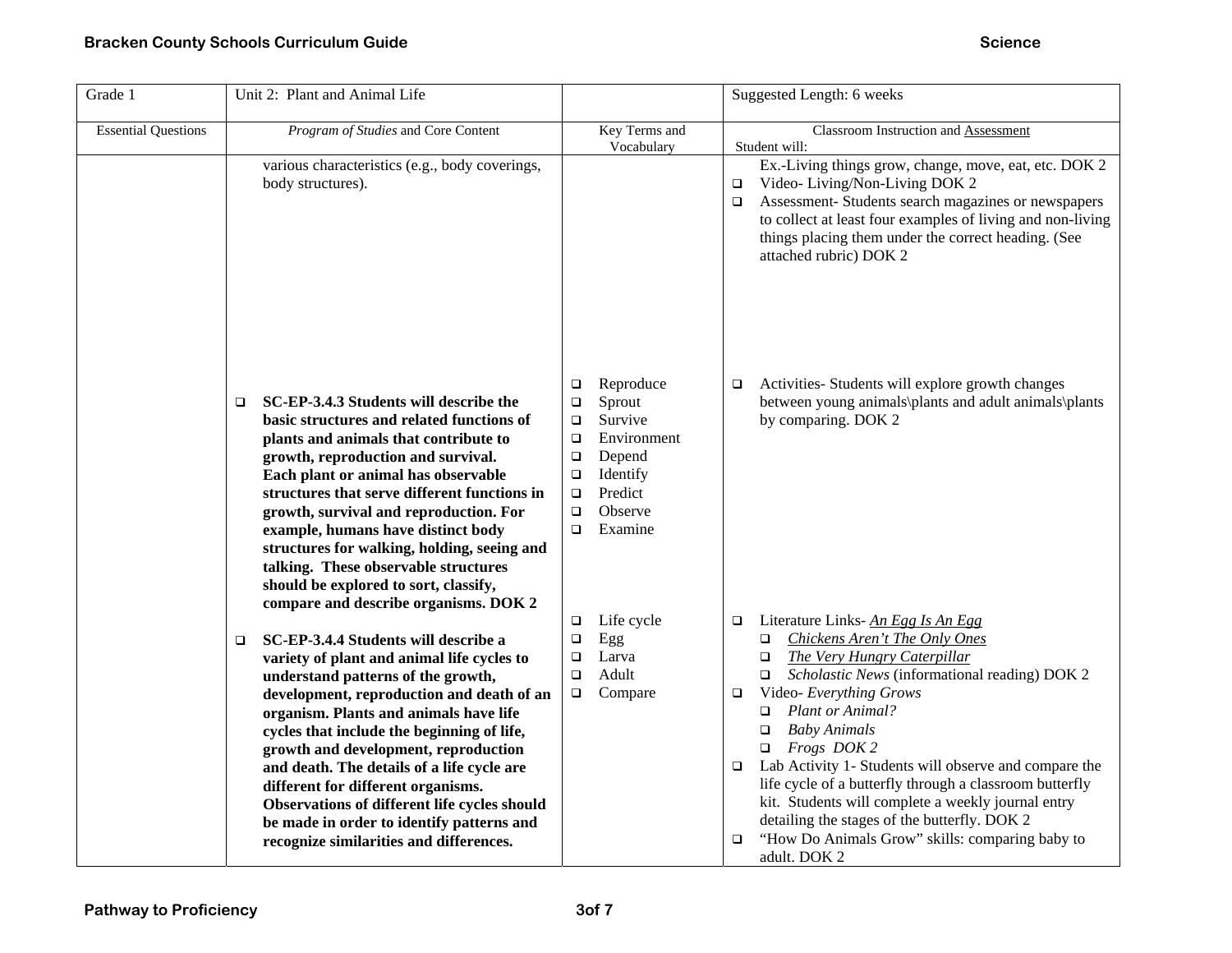| Grade 1                    | Unit 2: Plant and Animal Life                                                                                                                                                                                                                                                                                                                                                                                         |                             | Suggested Length: 6 weeks                                                                                                                                                                                                                                                                                                                                                                                                                                                                                                                                                                                                                                                                                                                                                                                                                                                                                                                                                                                                                                         |
|----------------------------|-----------------------------------------------------------------------------------------------------------------------------------------------------------------------------------------------------------------------------------------------------------------------------------------------------------------------------------------------------------------------------------------------------------------------|-----------------------------|-------------------------------------------------------------------------------------------------------------------------------------------------------------------------------------------------------------------------------------------------------------------------------------------------------------------------------------------------------------------------------------------------------------------------------------------------------------------------------------------------------------------------------------------------------------------------------------------------------------------------------------------------------------------------------------------------------------------------------------------------------------------------------------------------------------------------------------------------------------------------------------------------------------------------------------------------------------------------------------------------------------------------------------------------------------------|
| <b>Essential Questions</b> | Program of Studies and Core Content                                                                                                                                                                                                                                                                                                                                                                                   | Key Terms and<br>Vocabulary | Classroom Instruction and Assessment<br>Student will:                                                                                                                                                                                                                                                                                                                                                                                                                                                                                                                                                                                                                                                                                                                                                                                                                                                                                                                                                                                                             |
|                            | DOK <sub>2</sub>                                                                                                                                                                                                                                                                                                                                                                                                      |                             | Lab Activity 2- Students will compare the growth of a<br>$\Box$<br>seed using light as a variable and its effect on the plants<br>growth. Students will use note-taking skills to record<br>observations. DOK 2<br>"How Do Plants Grow?" skills: comparing different<br>□<br>plants. DOK 2<br>Activity-Students will make a booklet illustrating the<br>□<br>life cycle of an apple tree, titled An Apple Story. DOK<br>2<br>Literature Links- <i>I Am An Apple</i><br>□<br>The Tree<br>□<br><b>How New Plants Grow</b><br>□<br>I Am a Seed<br>□<br>Pumpkin, Pumpkin DOK 2<br>$\Box$<br>Assessment: Students will construct a time-line of<br>o.<br>themselves from birth to the present and describe their<br>stages of development. Ex. At two years old I couldn't<br>$\frac{1}{2}$ , but now I can $\frac{1}{2}$<br>DOK <sub>2</sub><br>Assessment: Students will bring a picture of a family<br>□<br>member and compare themselves to their family<br>member and explain their resemblance. Ex. I look like<br>my mom. I have blue eyes just like mom. DOK 2 |
|                            |                                                                                                                                                                                                                                                                                                                                                                                                                       | Seedling<br>$\Box$          | Construct a mobile/paper chain explaining the food<br>⊔<br>chain. DOK2                                                                                                                                                                                                                                                                                                                                                                                                                                                                                                                                                                                                                                                                                                                                                                                                                                                                                                                                                                                            |
|                            | SC-EP-4.6.1 Students will describe basic<br>□<br>relationships of plants and animals in an<br>ecosystem (food chains).<br>Plants make their own food. All animals<br>depend on plants. Some animals eat plants<br>for food. Other animals eat animals that<br>eat the plants. Basic relationships and<br>connections between organisms in food<br>chains can be used to discover patterns<br>within ecosystems. DOK 2 |                             |                                                                                                                                                                                                                                                                                                                                                                                                                                                                                                                                                                                                                                                                                                                                                                                                                                                                                                                                                                                                                                                                   |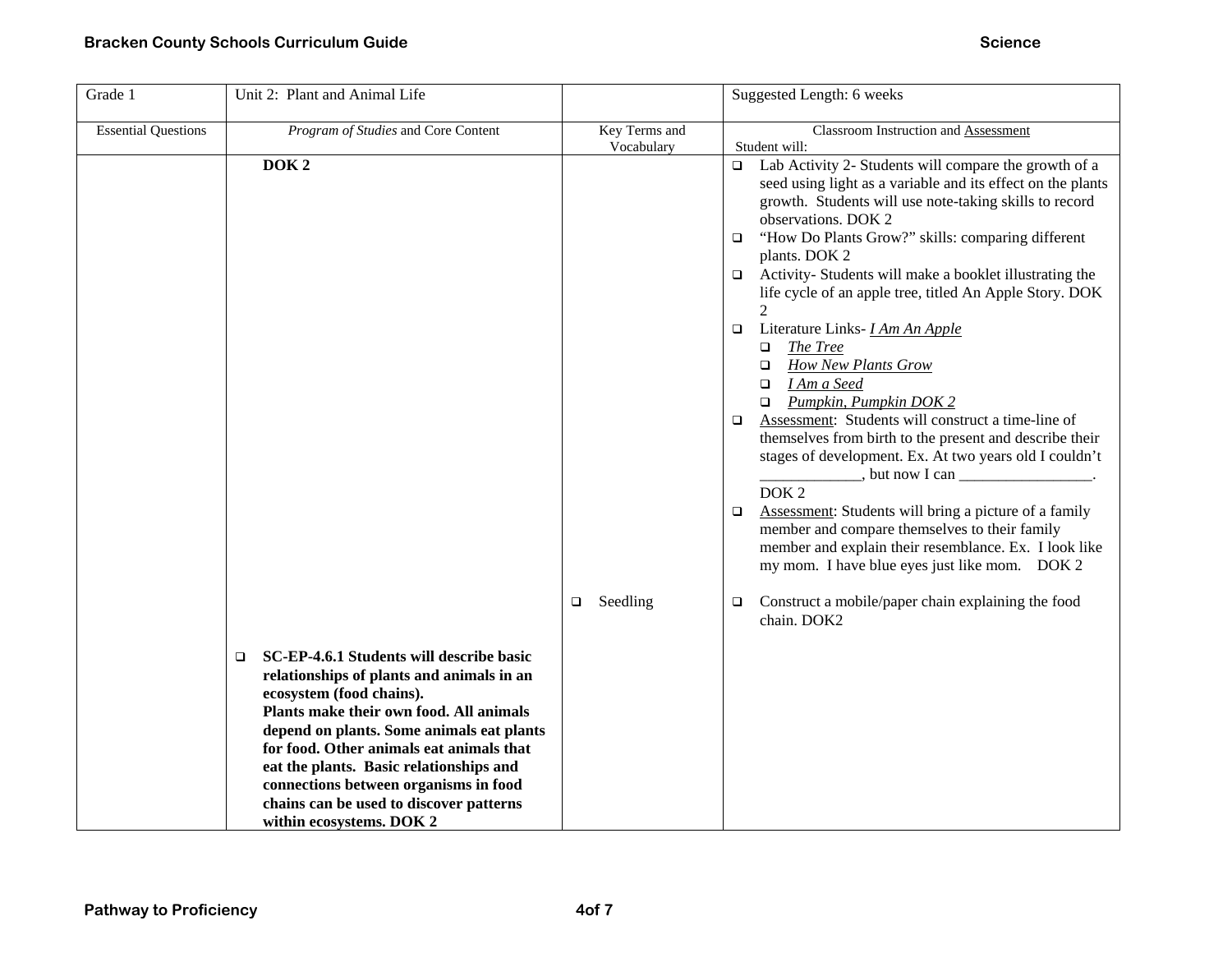| Grade 1                                                                                                                   | Unit 3                                                                                                                                                                                                                                                                                                                                                                                                                                                                              |                                                                                                                                     | Suggested Length: 4 –6 Weeks                                                                                                                                                                                                                                                                                                                                                                                                                                                                                                                                                                                                                                                                                                                        |
|---------------------------------------------------------------------------------------------------------------------------|-------------------------------------------------------------------------------------------------------------------------------------------------------------------------------------------------------------------------------------------------------------------------------------------------------------------------------------------------------------------------------------------------------------------------------------------------------------------------------------|-------------------------------------------------------------------------------------------------------------------------------------|-----------------------------------------------------------------------------------------------------------------------------------------------------------------------------------------------------------------------------------------------------------------------------------------------------------------------------------------------------------------------------------------------------------------------------------------------------------------------------------------------------------------------------------------------------------------------------------------------------------------------------------------------------------------------------------------------------------------------------------------------------|
| <b>Essential Questions</b>                                                                                                | Program of Studies and Core Content                                                                                                                                                                                                                                                                                                                                                                                                                                                 | Key Terms and Vocabulary                                                                                                            | Classroom Instruction and Assessment<br>Student will:                                                                                                                                                                                                                                                                                                                                                                                                                                                                                                                                                                                                                                                                                               |
| How does the<br>1.<br>changing<br>seasons affect<br>my life and my<br>surroundings?<br>What makes<br>2.<br>day and night? | <b>Core Content</b><br>SC-EP-2.3.2 Students will describe<br>□<br>patterns in weather and weather data in<br>order to make simple predictions based on<br>those patterns discovered.<br>Weather changes from day to day and over<br>seasons. Weather can be described using<br>observations and measurable quantities<br>such as temperature, wind direction, wind<br>speed and precipitation. Simple predictions<br>can be made by analyzing collected data<br>for patterns. DOK 2 | Precipitation<br>□<br><b>Seasons</b><br>$\Box$<br>Autumn/Fall<br>$\Box$<br>Spring<br>$\Box$<br>Summer<br>$\Box$<br>Winter<br>$\Box$ | Read the story the Seasons of Arnold's Apple Tree.<br>$\Box$<br>Construct a booklet to explain the changing process of<br>an apple tree through each season. DOK 2<br>Pre-Assessment: "Spin A Season" (Teacher asks<br>$\Box$<br>questions related to each seasons. Students decide which<br>season corresponds to the question. DOK 3<br><b>Assessment:</b> (Graphic Organizer Writing Model) "How<br>$\Box$<br>Do Seasons Affect My Daily Life" Example: In the<br>winter I can go sleigh riding. In the spring I can plant<br>flowers. In the summer we can go swimming. In the fall<br>we can pick apples. Seasons affect daily life in many<br>ways. DOK 2<br>Discovery Lab Activity 2: "What Makes the Seasons"<br>$\Box$<br>DOK <sub>2</sub> |
|                                                                                                                           | SC-EP-2.3.3 Students will describe the<br>$\Box$<br>properties, locations and real or apparent<br>movements of objects in the sky (Sun,<br>moon).<br>Objects in the sky have properties,<br>locations and real or apparent movements<br>that can be observed and described.<br>Observational data, patterns, and models<br>should be used to describe real or apparent<br>movements. DOK 2                                                                                          | Fog<br>$\Box$<br>Cloud<br>$\Box$<br>Matter (solid, liquid,<br>□<br>gas)<br>Sun<br>$\Box$<br>Moon<br>$\Box$                          | Discovery Lab Activity 1: "What Makes Day and<br>$\Box$<br>Night" DOK 2<br>Using a flashlight and the globe students will<br>$\Box$<br>demonstrate how the earth revolves around the sun<br>causing day and night. DOK 2                                                                                                                                                                                                                                                                                                                                                                                                                                                                                                                            |
|                                                                                                                           | SC-EP-2.3.4 Students will describe the<br>$\Box$<br>movement of the sun in the sky using<br>evidence of interactions of the sun with the<br>earth (e.g., shadows, position of sun<br>relative to horizon) to identify patterns of<br>movement.<br>Changes in movement of objects in the sky<br>have patterns that can be observed and<br>described. The Sun appears to move across<br>the sky in the same way every day, but the<br>Sun's apparent path changes slowly over         | Rotate<br>□<br><b>Tilts</b><br>$\Box$<br>Axis<br>$\Box$<br>Evening<br>o.                                                            | Demonstrate with the flashlight how Earth changes<br>$\Box$<br>positions (tilts on its axis) causing the four seasons.<br>DOK <sub>2</sub><br>Daily Weather Chart Activity: On-going throughout the<br>$\Box$<br>year. Students chart and graph the weather daily and<br>discuss key elements of the recorded data. DOK 2<br>Oral Assessment: Using the globe, flashlight and a paper<br>$\Box$<br>doll students will explain the position of the sun during<br>the day and night. DOK 2                                                                                                                                                                                                                                                            |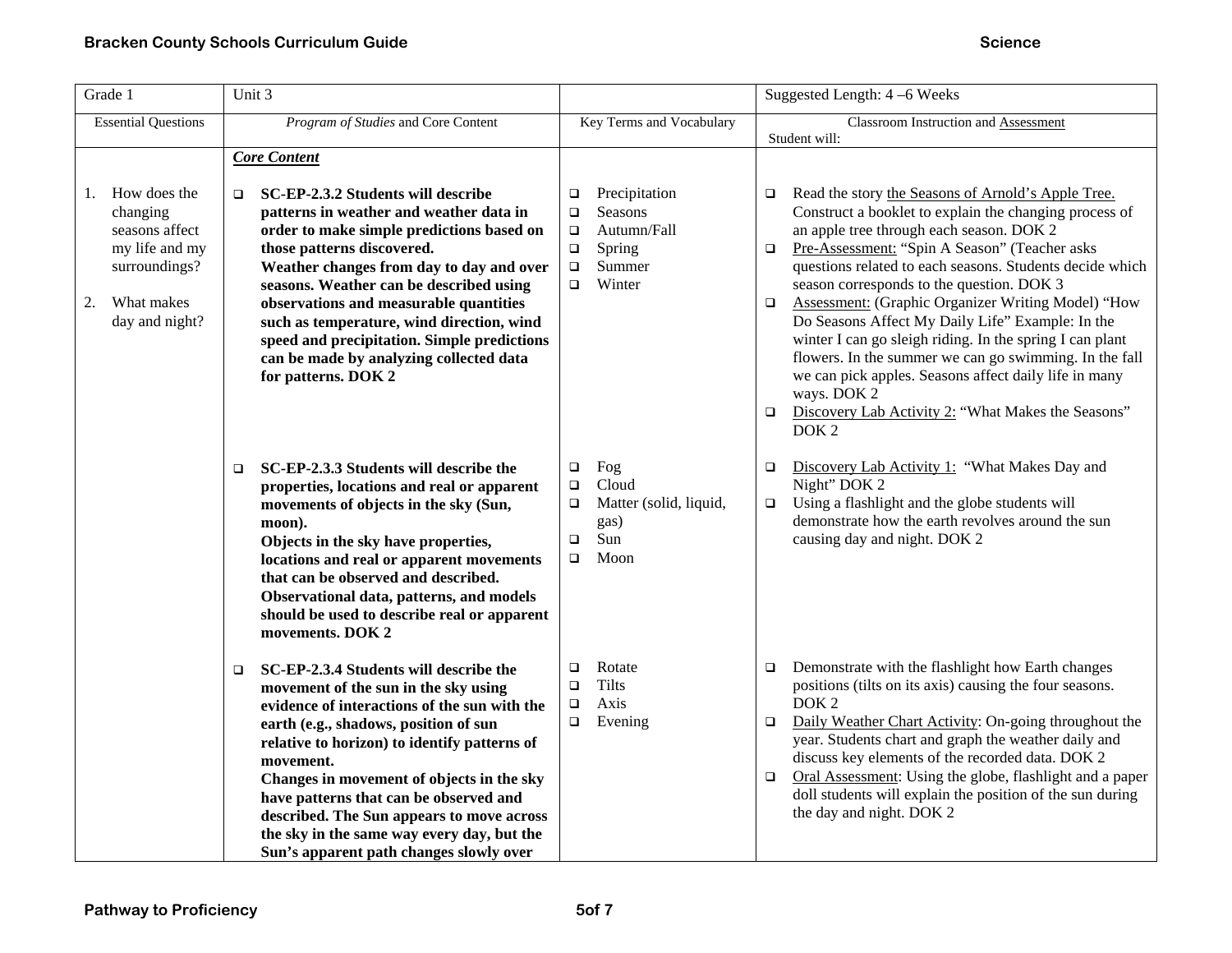| Grade 1                    | Unit 3                                                                                                                                                                                                                                                                                                                                                                                                                                                                                                                                                                                                                                                    |                                                               | Suggested Length: 4 –6 Weeks                                                                                                                                                                                                                                                                                                                                                                                                                                                                                   |
|----------------------------|-----------------------------------------------------------------------------------------------------------------------------------------------------------------------------------------------------------------------------------------------------------------------------------------------------------------------------------------------------------------------------------------------------------------------------------------------------------------------------------------------------------------------------------------------------------------------------------------------------------------------------------------------------------|---------------------------------------------------------------|----------------------------------------------------------------------------------------------------------------------------------------------------------------------------------------------------------------------------------------------------------------------------------------------------------------------------------------------------------------------------------------------------------------------------------------------------------------------------------------------------------------|
| <b>Essential Questions</b> | Program of Studies and Core Content                                                                                                                                                                                                                                                                                                                                                                                                                                                                                                                                                                                                                       | Key Terms and Vocabulary                                      | <b>Classroom Instruction and Assessment</b><br>Student will:                                                                                                                                                                                                                                                                                                                                                                                                                                                   |
|                            | seasons. Recognizing relationships between<br>movements of objects and resulting<br>phenomena, such as shadows, provides<br>information that can be used to make<br>predictions and draw conclusions about<br>those movements. DOK 2<br>SC-EP-4.6.2 Students will describe<br>□<br>evidence of the sun providing light and<br>heat to the Earth.<br>Simple observations and investigations<br>begin to reveal that the Sun provides the<br>light and heat necessary to maintain the<br>temperature of Earth. Based on those<br>experiences, the conclusion can be drawn<br>that the Sun's light and heat are necessary<br>to sustain life on Earth. DOK 2 | Meteorologist<br>Thermometer<br>□<br><b>Planet Earth</b><br>◻ | Adopt a tree: Document the changes over the seasons by<br>□<br>illustrating and writing how their tree has changed.<br>(observing, note-taking, comparing) DOK 3<br>Literature Links: The Seasons of Arnold's Apple Tree,<br>$\Box$<br>A Tree for All Seasons, National Geographic Learning<br>Kits: What is Spring? What is Autumn? What is<br>Winter? What is Summer?<br>Video: <i>Doobie's Four Seasons</i><br>$\Box$<br>What Makes Day and Night<br>National Geographic Learning Kit: The Sun,<br>The Moon |

|                            | Grade 1        | Unit 4: Earth and Sky                              |                          |                   |               | Suggested Length: 4-6 Weeks                             |
|----------------------------|----------------|----------------------------------------------------|--------------------------|-------------------|---------------|---------------------------------------------------------|
| <b>Essential Questions</b> |                | Program of Studies and Core Content                | Key Terms and Vocabulary |                   |               | <b>Classroom Instruction and Assessment</b>             |
|                            |                |                                                    |                          |                   | Student will: |                                                         |
|                            |                | <b>Core Content</b>                                |                          |                   |               |                                                         |
|                            |                |                                                    |                          |                   |               |                                                         |
|                            | What materials | SC-EP-2.3.1 Students will describe earth<br>$\Box$ | $\Box$                   | Earth             | $\Box$        | Activity: Discuss with students that the globe is a     |
|                            | does the Earth | materials (solid rocks, soils, water and           | □                        | Natural resources |               | model/representation of the Earth showing where land    |
|                            | include and    | gases of the atmosphere) using their               | □                        | Soil              |               | and water is located. DOK 1                             |
|                            | what are their | properties.                                        | □                        | Gas               | $\Box$        | Literature Link: Earth, Destinations In Science:        |
|                            | properties?    | Earth materials include solid rocks and            | □                        | Atmosphere        |               | Rocks, Sand, Soil                                       |
|                            |                | soils, water and the gases of the                  |                          |                   | $\Box$        | Lab Activity: "A Close-Up on Soil" Using science        |
|                            | How are the    | atmosphere. Minerals that make up rocks            |                          |                   |               | tools students will examine soil samples and sort the   |
|                            | Earth's        | have properties of color, luster and               |                          |                   |               | things they find in the soil. Class discussion will     |
|                            | materials used | hardness. Soils have properties of color,          |                          |                   |               | follow about the many uses of soil. DOK 2               |
|                            | as resources?  | texture, the capacity to retain water and          |                          |                   | $\Box$        | Lab Activity: "A Closer Look a Soil" Students will      |
|                            |                | the ability to support plant growth. Water         |                          |                   |               | discover that there is water and air in soil by putting |
|                            |                | on Earth and in the atmosphere can be a            |                          |                   |               | soil in a cup and packing it down with their fingers.   |
|                            |                | solid, liquid or gas. DOK 2                        |                          |                   |               | They will determine that soil contains air and by       |